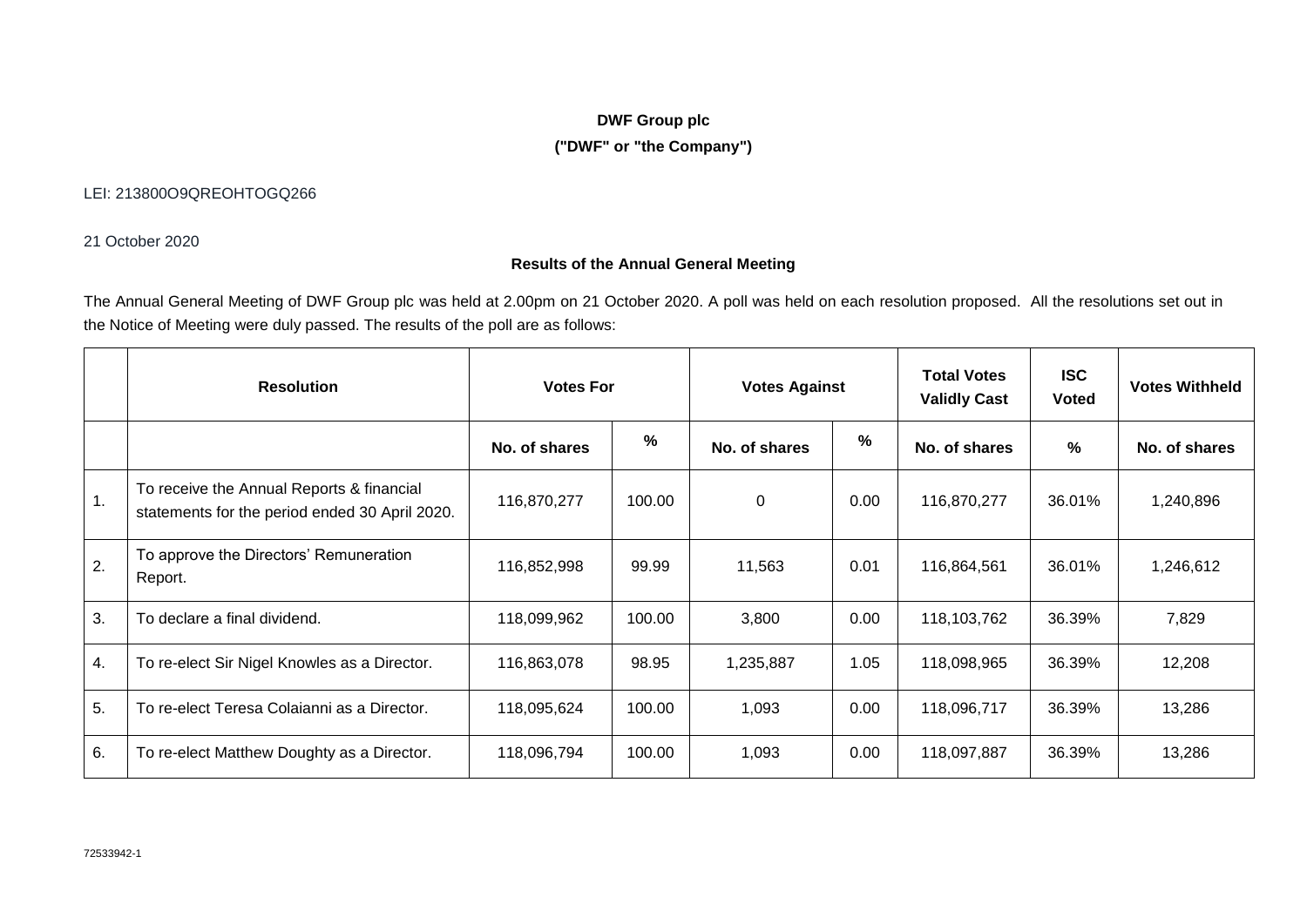| 7.  | To re-elect Samantha Duncan as a Director.                                   | 118,096,794 | 100.00 | 1,093     | 0.00 | 118,097,887 | 36.39% | 13,286    |
|-----|------------------------------------------------------------------------------|-------------|--------|-----------|------|-------------|--------|-----------|
| 8.  | To re-elect Vinodka Murria as a Director.                                    | 118,096,794 | 100.00 | 1,093     | 0.00 | 118,097,887 | 36.39% | 13,286    |
| 9.  | To re-elect Luke Savage as a Director.                                       | 118,096,794 | 100.00 | 1,093     | 0.00 | 118,097,887 | 36.39% | 13,286    |
| 10. | To re-elect Chris Stefani as a Director.                                     | 117,786,843 | 99.74  | 311,044   | 0.26 | 118,097,887 | 36.39% | 13,286    |
| 11. | To re-elect Chris Sullivan as a Director.                                    | 117,984,500 | 99.90  | 113,387   | 0.10 | 118,097,887 | 36.39% | 13,286    |
| 12. | To elect Jonathan Bloomer as a Director.                                     | 116,862,000 | 100.00 | 3,048     | 0.00 | 116,865,048 | 36.01% | 1,245,038 |
| 13. | To re-appoint Deloitte LLP as Auditors.                                      | 111,070,425 | 94.05  | 7,023,891 | 5.95 | 118,094,316 | 36.39% | 16,857    |
| 14. | To authorise the Audit Committee to determine<br>the Auditors' remuneration. | 112,313,668 | 95.10  | 5,792,911 | 4.90 | 118,106,579 | 36.39% | 4,594     |
| 15. | To authorise political donations.                                            | 110,724,925 | 94.84  | 6,021,952 | 5.16 | 116,746,877 | 35.97% | 1,363,542 |
| 16. | To authorise the allotment of shares.                                        | 115,301,214 | 97.63  | 2,796,632 | 2.37 | 118,097,846 | 36.39% | 13,745    |
| 17. | To disapply pre-emption rights.                                              | 118,070,932 | 99.99  | 17,230    | 0.01 | 118,088,162 | 36.38% | 23,011    |
| 18. | To further disapply pre-emption rights for<br>investment purposes.           | 114,147,268 | 96.67  | 3,934,779 | 3.33 | 118,082,047 | 36.38% | 26,256    |
| 19. | To authorise market purchases of own shares.                                 | 116,843,677 | 98.94  | 1,250,784 | 1.06 | 118,094,461 | 36.39% | 14,859    |